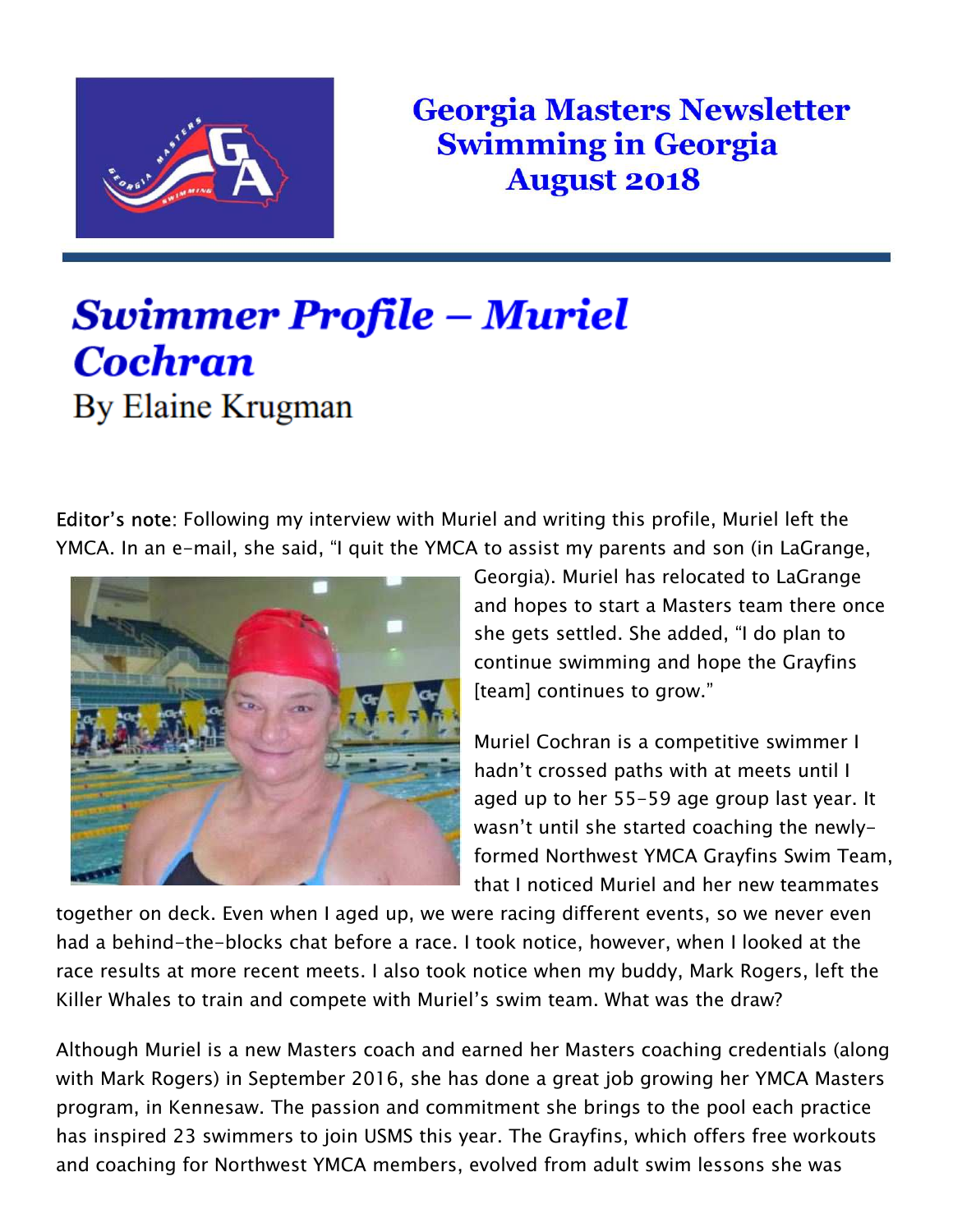*teaching at the "Y." Management told her they wanted to start a Masters group and asked if she would be their coach. "I realized I love coaching swimming. I was teaching beginners how to swim. The neatest accomplishment is to watch someone who cannot swim a 25 [yards] to swimming a sprint and swimming open water," Muriel said about her decision to take on the project. She had been teaching swimming at the "Y" for fifteen years and coached triathlon from 2010 – 2013. Feeling a bit burned out with triathlon coaching, this was a new challenge that she felt inspired to take on. "It was a new start. I had never coached [pool] swimming. Coaching for open water is completely different from coaching for swimming. I always wanted to be an assistant coach. I had to figure all of this out—how to do it," the new Masters coach added about her challenge. Having been a coached Masters swimmer herself, on and off since first joining Masters in Chattanooga, in 1988, Muriel at least had experience from a swimmer's perspective. Her mom, USMS member Rocio Lancaster, was (and still is) an avid swimmer who inspired her to swim, so Muriel swum most of her life.* 

*Muriel began as a summer league swimmer as a child, and then swam year-around with USA Swimming at the age of 13. She had to quit when the family moved, but she returned to swimming in the 1980's, competing in relay triathlons. About her return to competitive swimming, Muriel said that she decided to return "…for the love of it. For me, I had to have a goal. I just can't go swim and do hard workouts unless I have a something to go for. Granted, meets drive me nuts; they tear up my stomach, and I get real nervous; but, I'm learning not to be that competitive anymore— that I don't have to win. It's just for the fun of it." Although Muriel swims for the love and fun of it (and encourages her Grayfin swimmers to do the same), she does set a good example for her team by training hard herself, when she is able to get to the pool. Since she coaches her team from the deck, her workouts take place elsewhere. "I started swimming with Ryan Bried and Ace Aquatic Club, because the coach needs a coach. For a while I was really disciplined, and I could make myself swim 4,000 to 5,000 yards, four or five times a week. Now I can't. I have way too many reasons of why I can't," Muriel said. Ideally, she is able to get in 3,400 – 4,500-yard workouts, four days per week with the Ace Masters team. In addition, she lifts weights twice a week. When it comes time for competition, Muriel coaches her team while also competing at meets herself. Asked about her favorite events, she said, "I like open water, because I can just set a pace and go; and, there is no wall to interrupt it. But, then again, I love swimming the different strokes. As far as distance, everything hurts, so I have no favorite one. I have no favorite event per se, but I always enter the 100 IM. It depends on what I feel like."* 

*Asked what advice she has for those who would like to improve their race times at meets, Muriel replied, "What you practice is what you're going to race. If you practice correctly, you will race correctly." She emphasizes this to her team at practices and gives them plenty of*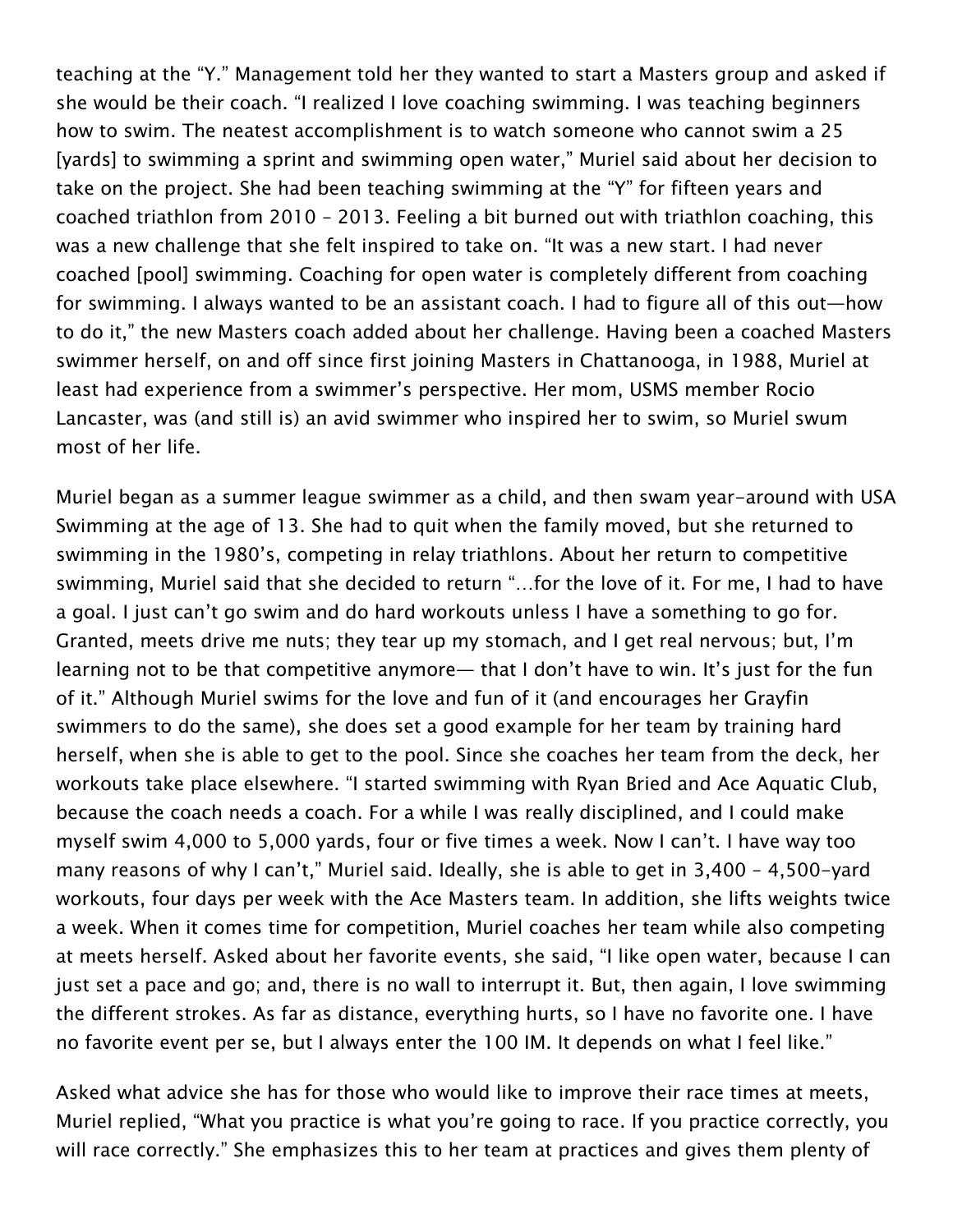*tools to help them achieve their goals. "Every week, I send out an email for my team on upcoming events, drills we will work on for that week. I have strokes of the month where we are just focusing on drills of that stroke, so they can improve..." Muriel uses the app, www.commitswimming.com to send out her workouts, so her swimmers can keep track and add notes. In addition, she sends out YouTube links to stroke technique videos she recommends by Go Swim, Phlex Swim, Swim Science, The Race Club, and Swimming Skills NT. She doesn't recommend, however, that her swimmers necessarily emulate the swimmers in those videos. "Everybody's different. Your body is different from their body. I don't really want anybody to swim a certain style. I want them to swim the 1000 [freestyle] correct for their body, because sometimes you have to adjust to be able to swim. To be able to swim this long, you cannot be doing straight arm recovery like some of those Olympic 50's sprinters. You can't do that for any length of time without some type of injury happening. You have to adjust to what works for you… To prevent injuries, do a lot of drills, slow down, and really focus on what you're doing," she explained.* 

*What about those Georgia Masters members that don't compete but may be thinking of giving it a try? "I would say the best thing is to just go and experience a meet. Don't swim in it; just go see what it's like, because their biggest fear is what they will look like in a bathing suit. When they realize that there's all sorts of sizes and skill levels, it's like, 'Oh, ok, I can do this.' Muriel replied, adding "For my team, I gave them a taste of it. We hosted an unsanctioned meet. I encouraged all members to swim in it. When the meet was over, they realized what a Masters' meet was like, hopefully they're thinking about it [for the future]… I think if you can get into an unsanctioned, hosted meet, you'll realize it's a lot more fun than what you think it is."* 

*Muriel is thrilled when her swimmers decide to compete. "[The experience since becoming a coach] has been the most rewarding one ever…* 

*When you just see people improve… it's a good thing. And then, when you see them go and compete in a race, it's awesome! Every time I have had a swimmer who has decided to cross that line, and dive into racing at a Masters meet; that is a memorable and happy moment for me." Equally as thrilling for Coach Muriel, though, is seeing an adult break through their fear of the water, make the decision to learn how to swim, and* 

*then succeed. As she explained about one of her swimmers, "Tina Carwile, when I first met her, she was one of the first participants (in a day-time adult swim class). She confessed to me that when she was little, girls had held her underwater; so, she had been terrified of the water ever since. Two weeks ago, she swam 2,000 yards! She has*